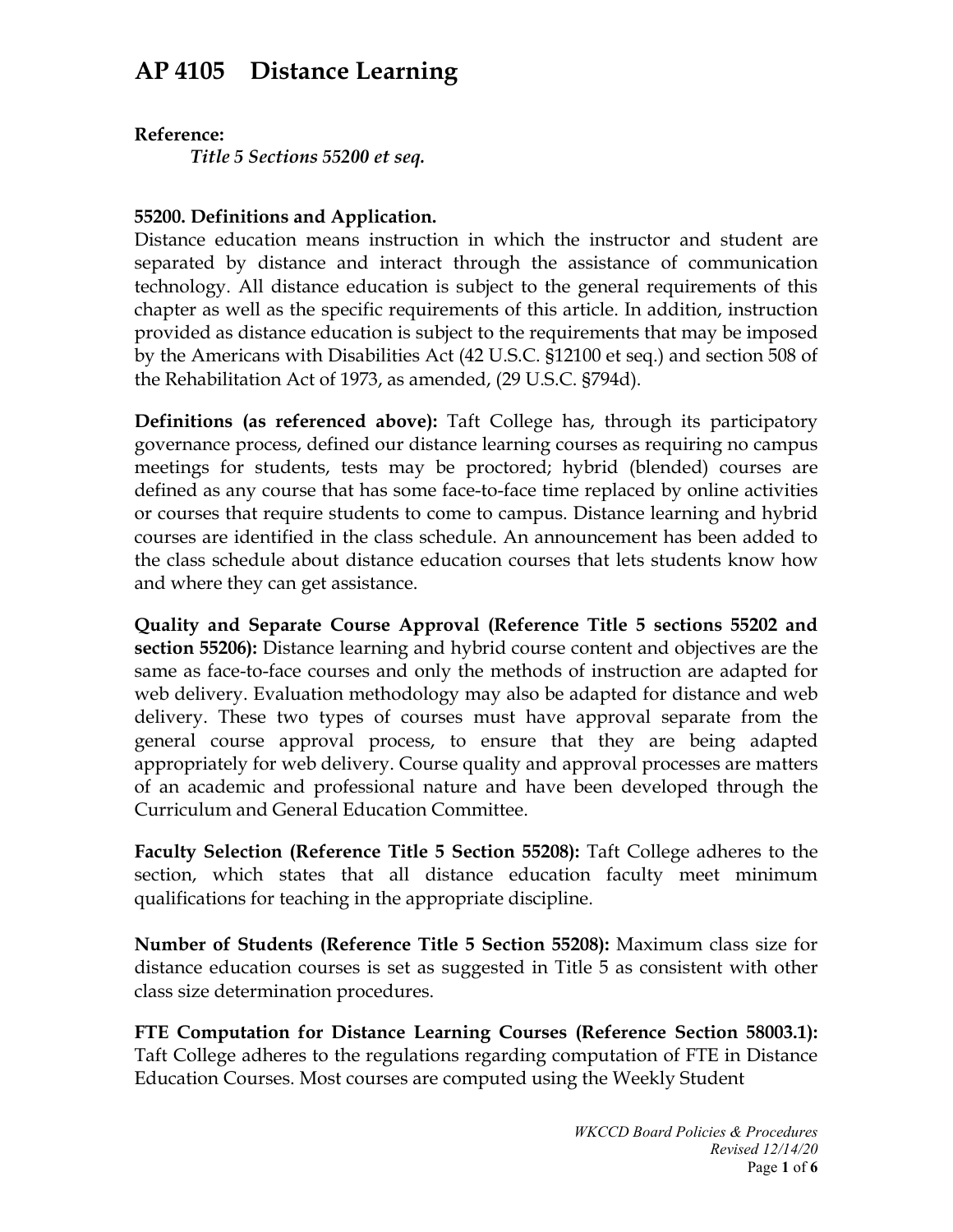Contact Hours Procedure except courses that are late start courses, which are calculated using the Daily Student Contact Hours procedure.

**Tutoring via Distance Learning (Reference Title 5 section 58170):** Tutoring for the Taft College Distance Learning program is done by tutoring staff who meet all Title 5 standards and is done **through** the college's Learning Resource Center.

**Access for the Disabled:** The Americans with Disabilities Act of 1990, section 508 of the Rehabilitation Act of 1973, and the California Government Code section 11135 all require that accessibility for persons with disabilities be provided in the development, procurement, maintenance, or use of electronic or information technology by a community college district using any source of state funds. Taft College requires accessibility requirements to be followed in all distance education courses from the time separate approval is granted through the development and implementation of all distance education programs.

**Supervision:** Taft College's Distance Learning Program falls under the direct supervision of the Vice President of Instruction. Taft College also employs a Distance Education Director who serve as a liaison between faculty and district administration regarding faculty selection, training, curriculum approval, course management software selection and other academic and professional matters related to distance education as needed.

**Authentication:** Taft College complies with Section 495 of the HEOA 2008 requiring institutions that offer distance education to have processes to authenticate students who register are the same students who participate and completes and receives credit for the courses. For student authentication, Taft College uses secure sign-on and passwords for its online learning management system and requires student identification for proctored examinations. Furthermore, BP 3720, Computer and Network Use requires people to refrain from seeking to gain unauthorized access.

In addition to the above mentioned authentication process, faculty is encouraged to use the following preventative measures to ensure academic integrity for distance learning courses:

- 1. **Use of multiple assessment techniques in place of high stakes exams.**  Instructors are encouraged to use multi-faceted assessment strategies rather than high stakes proctored exams. Assessments are designed to be frequent, varied, and authentic to the application of learning. Distance learning instructors rely on interactive discussions, writing assignments, quizzes, capstone projects, group work, and online exams if appropriate.
	- a. Assessments are often modified from semester to semester. Students demonstrate learning outcomes through written assignments and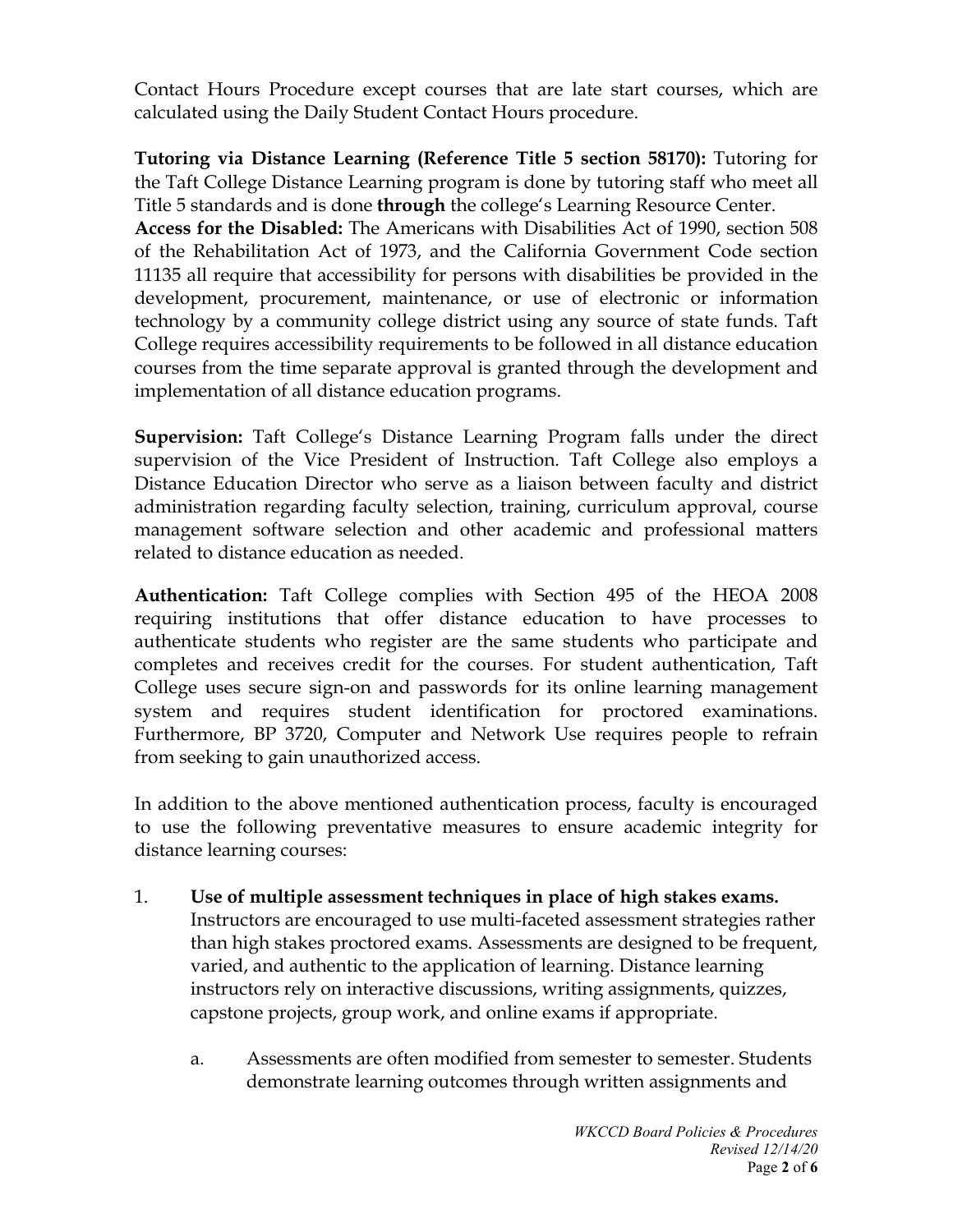interaction with the instructor via discussions. Instructors become familiar with students' writing styles through online discussions.

- 2. **Use of test banks, and timed test delivery**. Test questions may be randomly drawn from banks of questions, so each distance learning student gets different set of questions. Many tests are designed to be open-book, but once a student begins a test, they may have a limited amount of time to complete it, and usually only one attempt. The online course management system allows for even tighter testing parameters if the instructor desires. For example, students can be given additional unique passwords to enter an exam or random exam questions can be restricted to one question per page and without the ability to go backwards to review or change answers on an exam.
- 3. **Raising awareness among students about what constitutes appropriate and inappropriate academic behavior in an online course.** Many cases of academic dishonesty arise from students' lack of awareness, such as when it is acceptable and not acceptable to collaborate on coursework. Distance learning instructors at Taft College include the college's academic honesty policy on their course syllabi with a description of academic dishonesty and information on repercussions for academic dishonesty, links to plagiarism information as well as acceptable sources, and descriptions of permissible and non-permissible collaboration. Many instructors use an honor code approach provided by the online course management system where communities of learners must agree upon honor to proceed with exams or assignments required for their classes.
- 4. **Plagiarism detection programs.** Taft College encourages distance learning instructors to utilize detection software or program such as Turn-It-In, which can be used for both written assignments and class discussion. Faculty members can simply copy and paste a discussion board post or any written work into the software and sources can be identified, even sources turned in by other Taft College instructors or prior students. This approach is commonly used by instructors in face-to-face courses as well as for online courses.
- 5. **Physical proctoring centers for exam delivery.** Students and faculty are informed of the proctor procedures through the College website, which can be found on the college website.

#### **Regular and Effective Contact Procedure for Distance Education**

#### **Purpose:**

In hybrid or fully online courses, ensuring regular and effective contact guarantees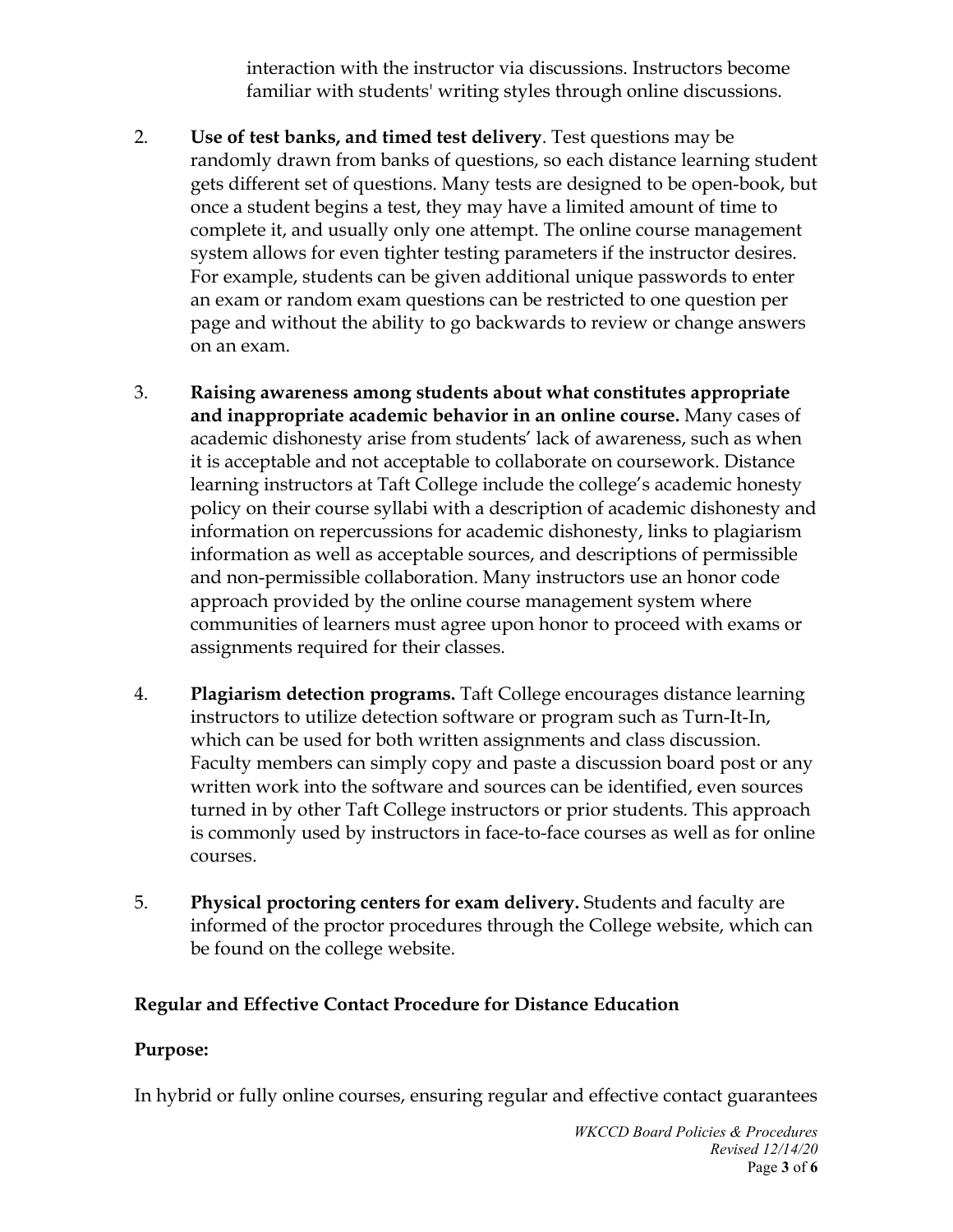that the student receives the benefit of the instructor's presence in the learning environment both as a provider of instructional information and as a facilitator of student learning. The distance education guidelines require colleges to develop a policy regarding regular effective contact that addresses "the type and frequency of interaction appropriate to each distance education course/section or session".

## **Title 5, Section 55204 Instructor Contact:**

In addition to the requirements of section 55002 and any locally established requirements applicable to all courses, district governing boards shall ensure that:

- 1. Any portion of a course conducted through distance education includes regular and effective contact between instructor and students, and contact among students through group or individual meetings, orientation and review sessions, supplemental seminar or study sessions, field trips, library workshops, telephone contact, correspondence, voice mail, e-mail, or other activities. Regular and effective contact is an academic and professional matter pursuant to sections 53200 et seq.
- 2. Any portion of a course provided through distance education is conducted consistent with guidelines issued by the Chancellor pursuant to section 409 of the Procedures and Standing Orders of the Board of Governors.

## **Taft College Regular and Effective Contact Procedure:**

All distance education courses at Taft College, whether hybrid or fully online, will include regular and effective contact as described below:

- **1. Interaction and frequency of contact:** Distance education courses are considered the "virtual equivalent" of face‐to‐face courses. The number of instructor contact hours per week that would be available for face‐to-face students, will also be available, in asynchronous and/or synchronous mode, with students in the distance education format. Instructors will regularly initiate interaction with students to determine that they are accessing and comprehending course material and that they are participating regularly in the activities in the course. Regular and effective contact will be maintained over the course of a week and should occur as often as is appropriate for the course. A response time of 24‐48 hours, Monday through Friday is desirable but may vary based on course requirements and extenuating circumstances. The instructor will also provide opportunities for student-student contact.
- *WKCCD Board Policies & Procedures Revised 12/14/20* **2. Establishing expectations and managing unexpected instructor absence:** A statement describing the frequency and timeliness of instructor feedback will be posted in the syllabus and/or other course documents that are made available for students when the course officially opens each semester. If the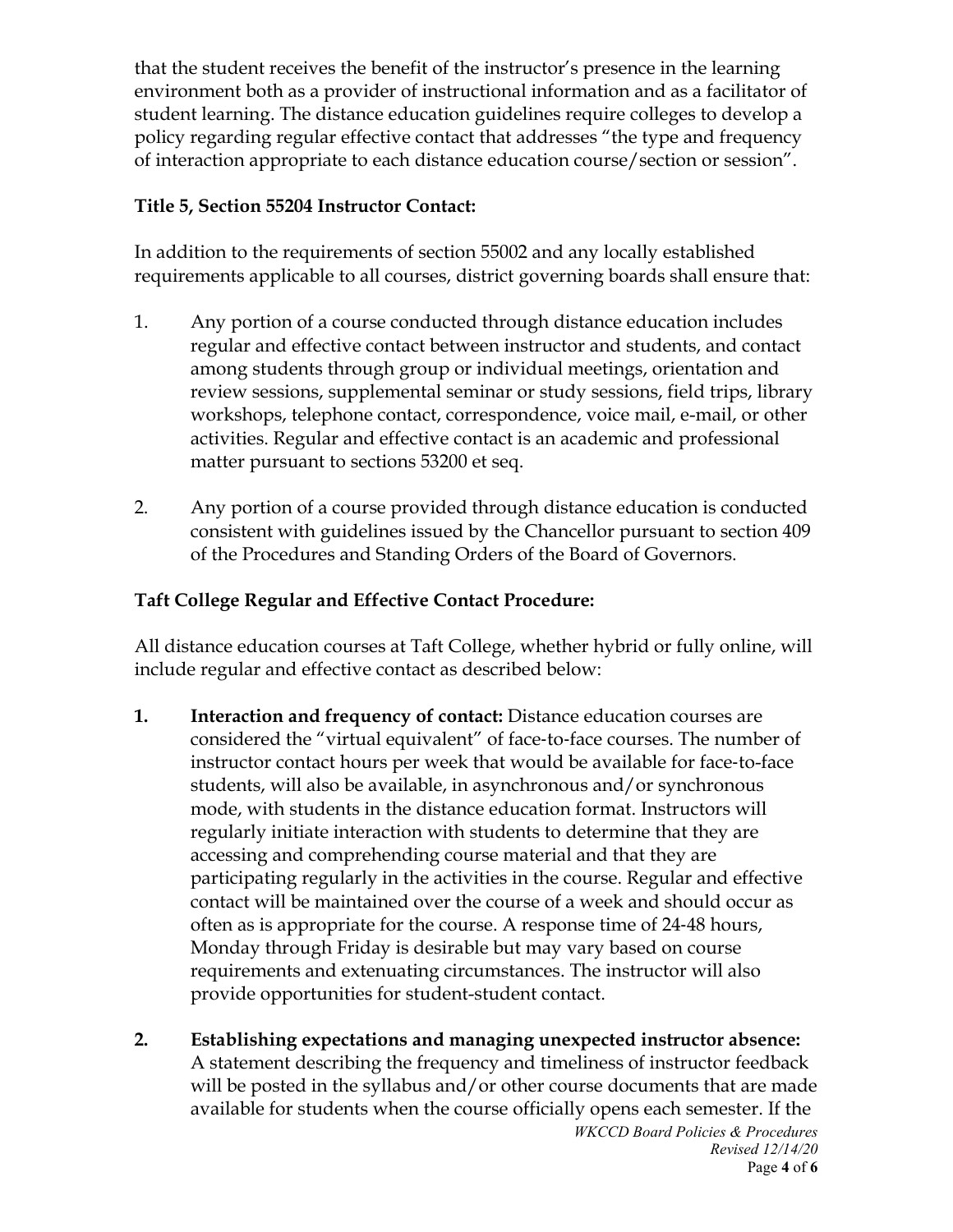instructor must be out of contact briefly for an unexpected reason (such as illness or a family emergency that takes the instructor offline), the Distance Education staff or Office of Instruction will notify the students, via the announcements area of the course and/or via email, and will include information about when the students can expect regular effective contact to resume.

- **3. Type of Contact:** Regarding the type of contact that will exist in all Taft College distance learning courses, instructors will use three or more of the following methods to maintain contact with students, and among students:
	- a. Orientation materials.
	- b. Weekly announcements in the course management system.
	- c. Threaded discussion boards within the course management system with appropriate instructor participation. "Questions for the Instructor" forums are good, but should be used in conjunction with other forums.
	- d. Email contact (within or outside the CMS).
	- e. Participation in online group collaboration projects.
	- f. Face‐to‐face informal meetings (e.g. review sessions).
	- g. Face‐to‐face formal meetings (e.g. regular, scheduled class sessions).
	- h. Feedback for student work.
	- i. Podcasts.
	- j. Instructor-prepared e‐lectures or publisher-created e‐lectures or materials (written, recorded, broadcast, etc.) that facilitate the "virtual equivalent" of the face‐to‐face class.
	- k. Virtual Office hours via the chat function in the course management system or other synchronous systems such as CCC Confer.
	- l. Screencasts.
	- m. Personalized feedback for student work.
	- n. Voicemail and telephone.